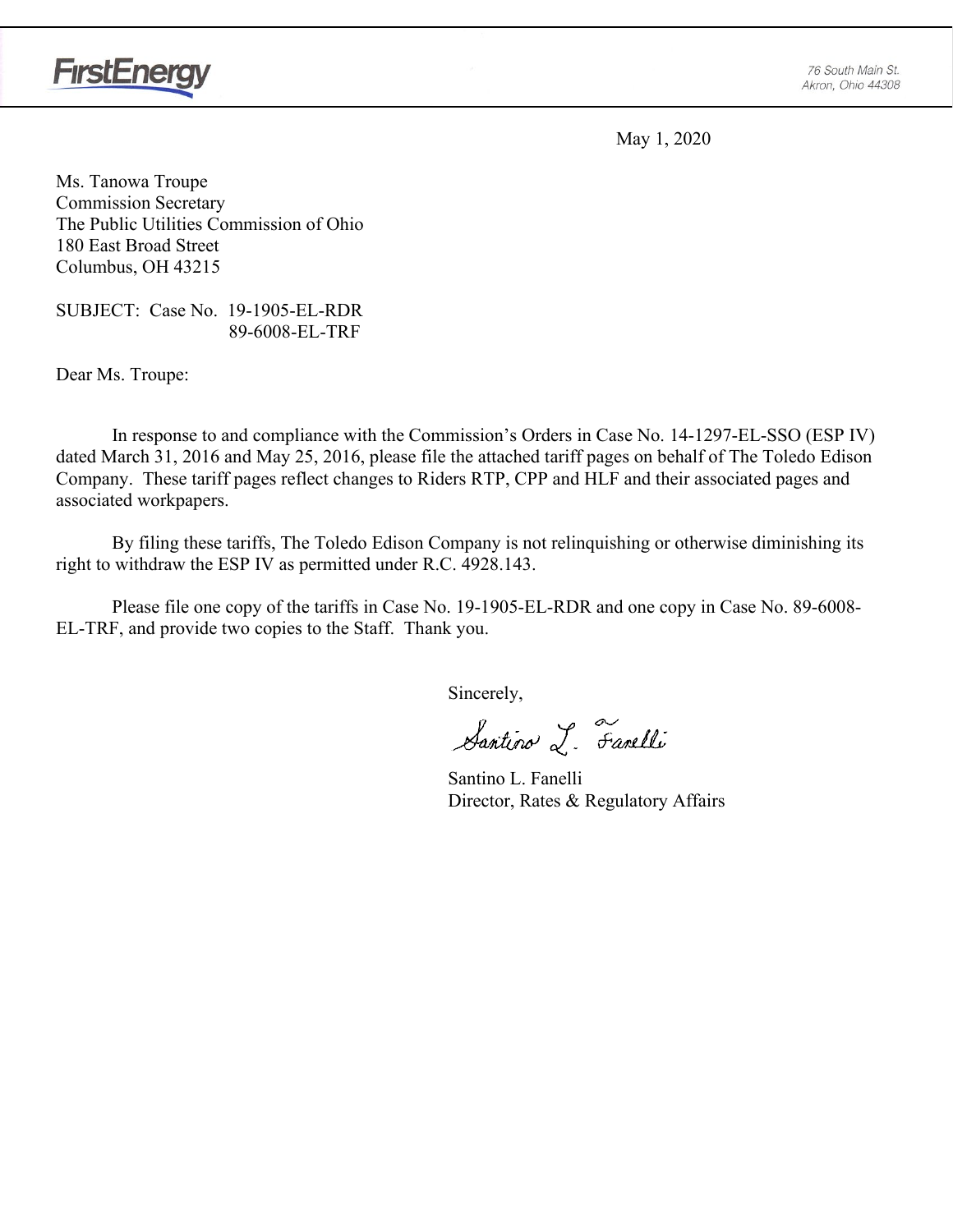## **Case No. 19-1905-EL-RDR Rider CPP Workpapers Ohio Edison Company Page 1 of 1 The Cleveland Electric Illuminating Company The Toledo Edison Company**

|     | (A)                | ΈB)               | (C         | (D)              | (E)     |
|-----|--------------------|-------------------|------------|------------------|---------|
|     | Rate GS            | <b>TOD Option</b> |            | <b>Rider CPP</b> |         |
|     |                    |                   | CPP Days   | Other Days       | Total   |
|     | Days               | 66                | 10         | 56               | 66      |
| (2) | Hours / Day        | 6                 | 6          | 6                |         |
| (3) | <b>Total Hours</b> | 396               | 60         | 336              | 396     |
| (4) | Price (\$ / kWh)   | \$0.072532        | \$0.214167 | \$0.047237       |         |
| (5) | Revenue            | \$28.72           | \$12.85    | \$15.87          | \$28.72 |

## **Calculation of Summer Midday Peak Pricing Under Rider CPP\***

## NOTES

(1) Estimated number of Midday Peak days in a summer. Column C assumes the maximum number of days with Critical Peak Pricing Hours in a given summer.

(2) Number of Midday Peak hours each day

(3) Calculation: Line 1 x Line 2

(4) Column B - Summer Midday Peak price for the GS Time-of-Day Option under Rider GEN. Column C - Calculation: Line 5 / Line 3. Column D - Summer Shoulder Peak price for the GS Time-of-Day Option under Rider GEN.

- (5) Column B Calculation: Line 3 x Line 4
	- Column C Calculation: Column B Column D.
	- Column D Calculation: Line 3 x Line 4

Revenue calculations assume constant 1 kWh consumption during all hours.

- \* The capacity pricing under Rider CPP is the same as Rider GEN, therefore the above workpaper only includes the energy charges of Rider CPP.
- \*\* Customers taking service under the experimental critical peak pricing rider will pay the shoulder peak price from the Time of Day Option under Rider GEN during summer midday peak hours, excluding Critical Peak Pricing Hours in which case these customers will pay the Midday-Peak CPP charge.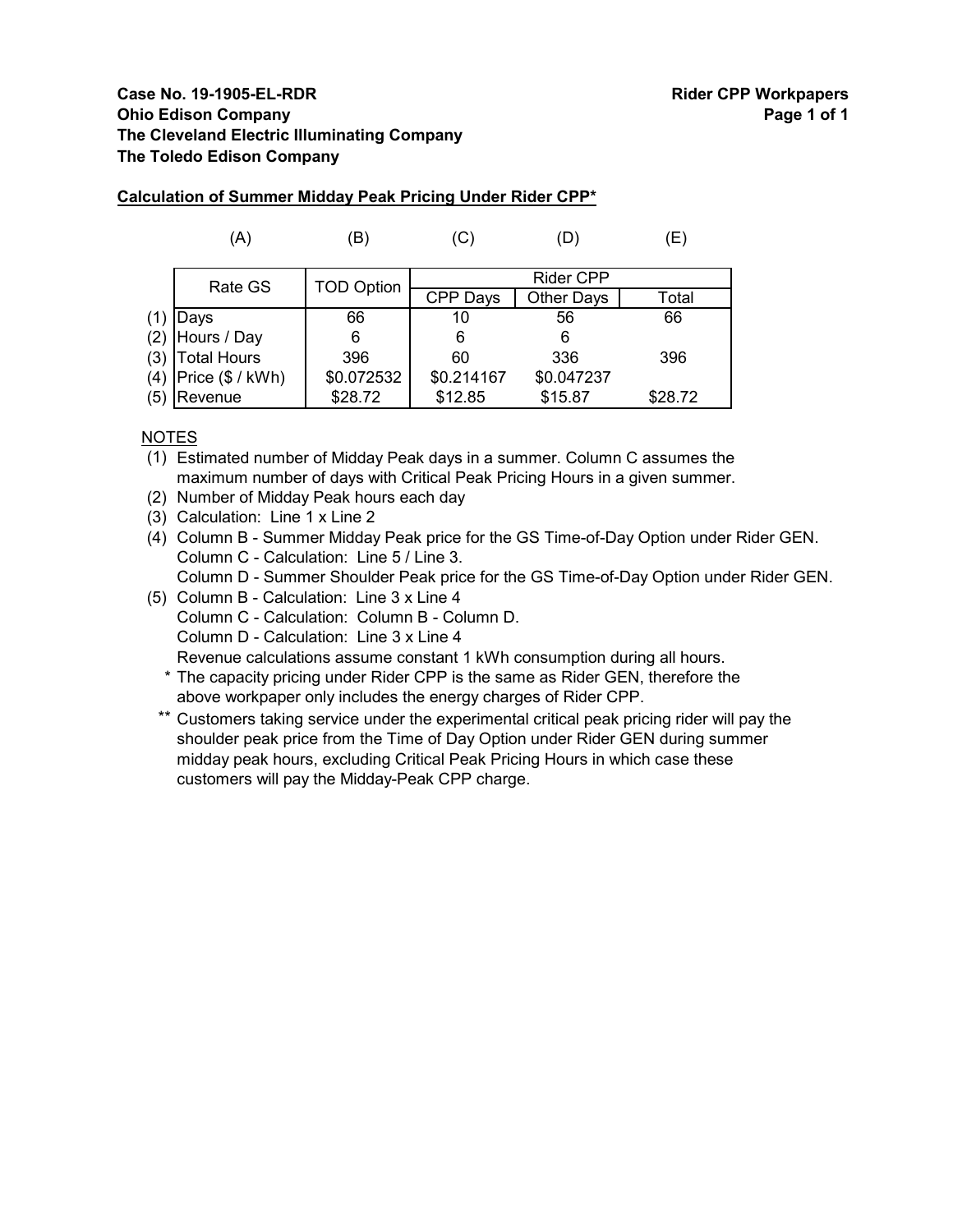### **Calculation of Fixed Charges Under Rider RTP**

#### **I. Calculation of Weighted Average Forecasted LMP**

| (A) | (B)              | 'C'      | (D)                    | E)     |                           |
|-----|------------------|----------|------------------------|--------|---------------------------|
|     | Procurement      | No. of   | <b>Delivery Period</b> |        | Forecasted LMP (\$ / MWH) |
| No. | Date             | Tranches |                        | Summer | Winter                    |
|     | October 10, 2017 | 17       | June 2018 - May 2021   |        |                           |
| 2   | January 29, 2018 | 17       | June 2018 - May 2021   |        |                           |
| 3   | October 7, 2019  | 16       | June 2020 - May 2021   |        |                           |
| 4   | October 7, 2019  | 17       | June 2020 - May 2022   |        |                           |
| 5   | January 28, 2020 | 16       | June 2020 - May 2021   |        |                           |
| 6   | January 28, 2020 | 17       | June 2020 - May 2022   |        |                           |
|     |                  | 100      |                        |        |                           |
|     |                  |          |                        |        |                           |

#### **Weighted Average Forecasted LMP (\$ / MWH) \* | \$27.57 | \$28.69**

## NOTES

- (A) (D) Procurement schedule for the Blended Competitive Bid Price for the delivery period June 2020 May 2021.
	- (E) Market forward round-the-clock summer LMPs observed at the time of the various solicitations for the delivery period June 2020 - May 2021.
	- (F) Market forward round-the-clock winter LMPs observed at the time of the various solicitations for the delivery period June 2020 - May 2021.
		- \* The Weighted Average Forecasted LMP for a given Delivery Period is equal to the average forecasted round-the-clock seasonal LMPs that were observed at the time of the various solicitations for the portion of the delivery period that the corresponding retail rate will be in effect, weighted by the number of tranches from each applicable procurement.

### **II. Calculation of Fixed Charges**

| (G)      | Ή)                        |            | IJ                            |            |            | (M)                           |
|----------|---------------------------|------------|-------------------------------|------------|------------|-------------------------------|
| Rate     | Forecasted LMP (\$ / kWh) |            | Rider GEN SSO (incl capacity) |            |            | <b>Rider RTP Fixed Charge</b> |
| Schedule | Summer                    | Winter     | Summer                        | Winter     | Summer     | Winter                        |
| GS.      | \$0.027569                | \$0.028693 | \$0.054342                    | \$0.047088 | \$0.026773 | \$0.018395                    |
| GP       | \$0.027569                | \$0.028693 | \$0.051076                    | \$0.044074 | \$0.023507 | \$0.015381                    |
| GSU      | \$0.027569                | \$0.028693 | \$0.048642                    | \$0.041837 | \$0.021073 | \$0.013144                    |
| GT       | \$0.027569                | \$0.028693 | \$0.047520                    | \$0.040721 | \$0.019951 | \$0.012028                    |

### NOTES

- (H) (I) Weighted Average Forecasted LMP from Section I above.
- (J) (K) Seasonal Total Energy and Capacity Charges from Rider GEN (\$ / kWh)
	- (L) Calculation: Column J Column H (\$ / kWh)
	- (M) Calculation: Column K Column I (\$ / kWh)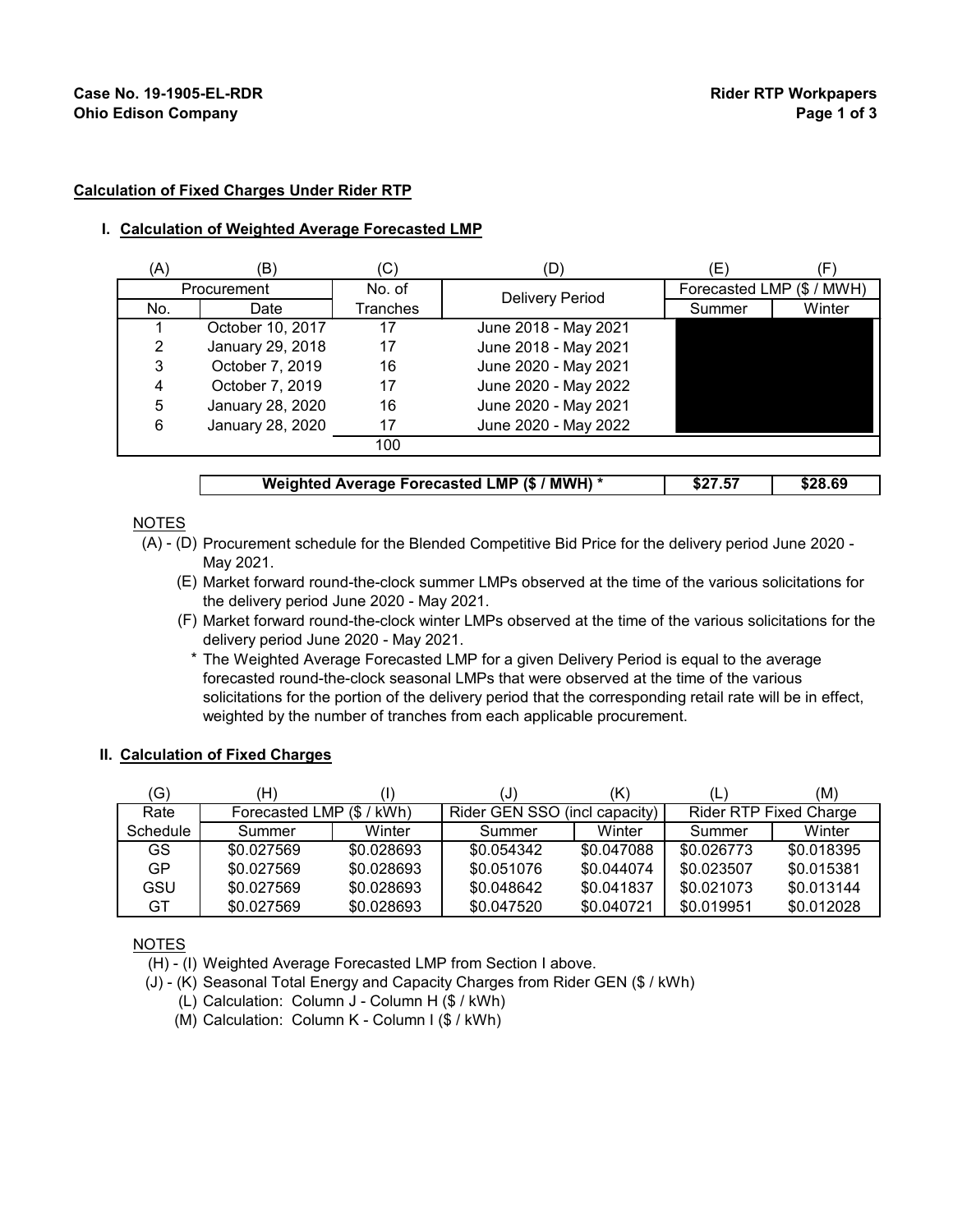#### **Calculation of Fixed Charges Under Rider RTP**

#### **I. Calculation of Weighted Average Forecasted LMP**

| (A) | (B)              | C)       | D)                     | Έ.                        |        |
|-----|------------------|----------|------------------------|---------------------------|--------|
|     | Procurement      | No. of   | <b>Delivery Period</b> | Forecasted LMP (\$ / MWH) |        |
| No. | Date             | Tranches |                        | Summer                    | Winter |
|     | October 10, 2017 | 17       | June 2018 - May 2021   |                           |        |
| 2   | January 29, 2018 | 17       | June 2018 - May 2021   |                           |        |
| 3   | October 7, 2019  | 16       | June 2020 - May 2021   |                           |        |
|     | October 7, 2019  | 17       | June 2020 - May 2022   |                           |        |
| 5   | January 28, 2020 | 16       | June 2020 - May 2021   |                           |        |
| 6   | January 28, 2020 | 17       | June 2020 - May 2022   |                           |        |
|     |                  | 100      |                        |                           |        |

| Weighted Average Forecasted LMP (\$ / MWH) * | \$27.57 | \$28.69 |
|----------------------------------------------|---------|---------|

### NOTES

- (A) (D) Procurement schedule for the Blended Competitive Bid Price for the delivery period June 2020 May 2021.
	- (E) Market forward round-the-clock summer LMPs observed at the time of the various solicitations for the delivery period June 2020 - May 2021.
	- (F) Market forward round-the-clock winter LMPs observed at the time of the various solicitations for the delivery period June 2020 - May 2021.
		- \* The Weighted Average Forecasted LMP for a given Delivery Period is equal to the average forecasted round-the-clock seasonal LMPs that were observed at the time of the various solicitations for the portion of the delivery period that the corresponding retail rate will be in effect, weighted by the number of tranches from each applicable procurement.

## **II. Calculation of Fixed Charges**

| G)       | (H)                       |            | U                             |            |            | (M)                           |
|----------|---------------------------|------------|-------------------------------|------------|------------|-------------------------------|
| Rate     | Forecasted LMP (\$ / kWh) |            | Rider GEN SSO (incl capacity) |            |            | <b>Rider RTP Fixed Charge</b> |
| Schedule | Summer                    | Winter     | Summer                        | Winter     | Summer     | Winter                        |
| GS.      | \$0.027569                | \$0.028693 | \$0.054144                    | \$0.046890 | \$0.026575 | \$0.018197                    |
| GP       | \$0.027569                | \$0.028693 | \$0.050665                    | \$0.043663 | \$0.023096 | \$0.014970                    |
| GSU      | \$0.027569                | \$0.028693 | \$0.048857                    | \$0.042052 | \$0.021288 | \$0.013359                    |
| GT       | \$0.027569                | \$0.028693 | \$0.046745                    | \$0.039946 | \$0.019176 | \$0.011253                    |

## NOTES

- (H) (I) Weighted Average Forecasted LMP from Section I above.
- (J) (K) Seasonal Total Energy and Capacity Charges from Rider GEN (\$ / kWh)
	- (L) Calculation: Column J Column H (\$ / kWh)
	- (M) Calculation: Column K Column I (\$ / kWh)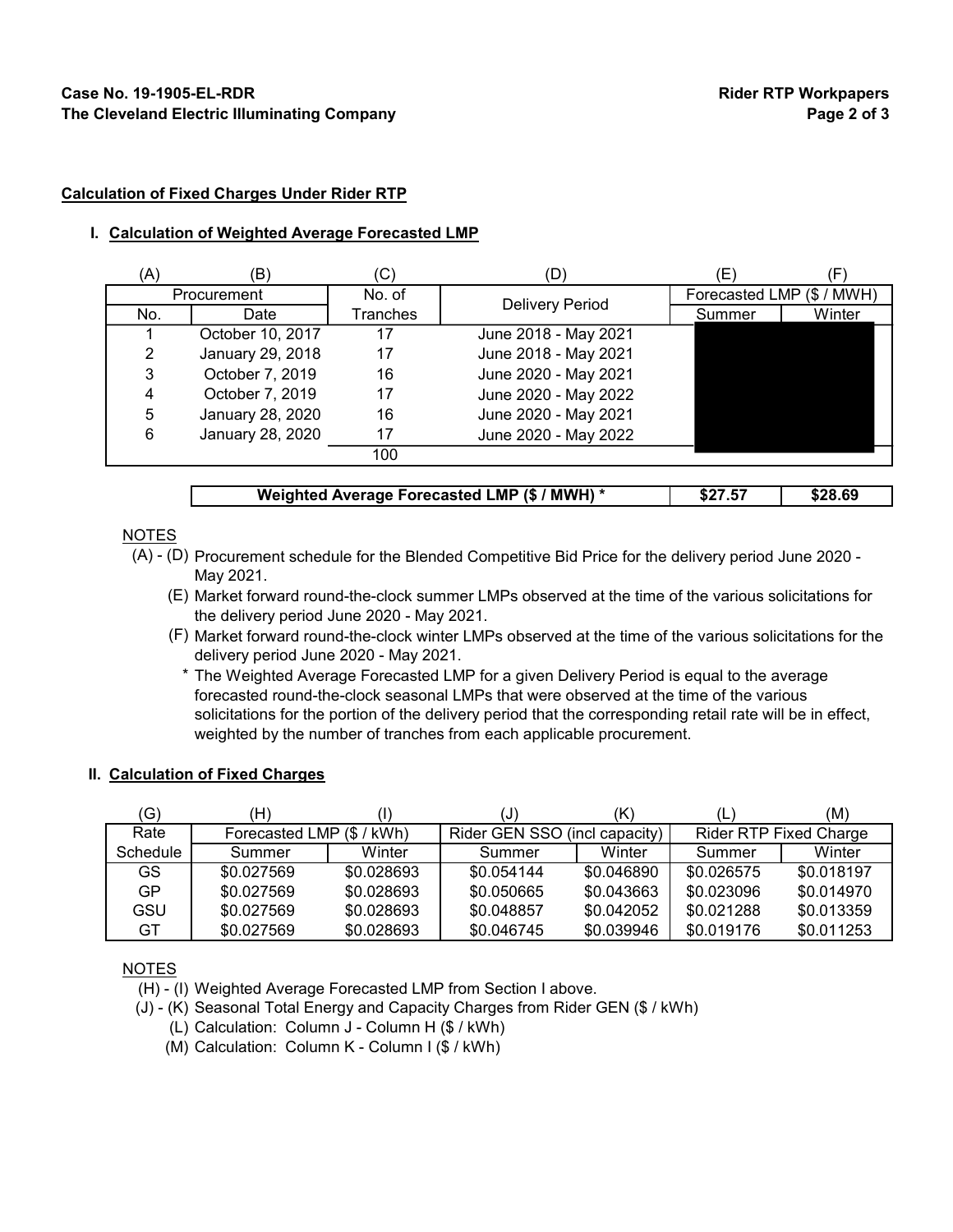#### **Calculation of Fixed Charges Under Rider RTP**

#### **I. Calculation of Weighted Average Forecasted LMP**

| (A) | (B)              | (C)      | (D)                    | (E)    |                           |
|-----|------------------|----------|------------------------|--------|---------------------------|
|     | Procurement      | No. of   | <b>Delivery Period</b> |        | Forecasted LMP (\$ / MWH) |
| No. | Date             | Tranches |                        | Summer | Winter                    |
|     | October 10, 2017 |          | June 2018 - May 2021   |        |                           |
| 2   | January 29, 2018 | 17       | June 2018 - May 2021   |        |                           |
| 3   | October 7, 2019  | 16       | June 2020 - May 2021   |        |                           |
| 4   | October 7, 2019  | 17       | June 2020 - May 2022   |        |                           |
| 5   | January 28, 2020 | 16       | June 2020 - May 2021   |        |                           |
| 6   | January 28, 2020 | 17       | June 2020 - May 2022   |        |                           |
|     |                  | 100      |                        |        |                           |
|     |                  |          |                        |        |                           |

| Weighted Average Forecasted LMP (\$ / MWH) * | \$27.57 | \$28.69 |
|----------------------------------------------|---------|---------|
|                                              |         |         |

### NOTES

- (A) (D) Procurement schedule for the Blended Competitive Bid Price for the delivery period June 2020 May 2021.
	- (E) Market forward round-the-clock summer LMPs observed at the time of the various solicitations for the delivery period June 2020 - May 2021.
	- (F) Market forward round-the-clock winter LMPs observed at the time of the various solicitations for the delivery period June 2020 - May 2021.
		- \* The Weighted Average Forecasted LMP for a given Delivery Period is equal to the average forecasted round-the-clock seasonal LMPs that were observed at the time of the various solicitations for the portion of the delivery period that the corresponding retail rate will be in effect, weighted by the number of tranches from each applicable procurement.

#### **II. Calculation of Fixed Charges**

| (G)      | (H)                       |            | IJ                            | (K)        |            | (M)                           |
|----------|---------------------------|------------|-------------------------------|------------|------------|-------------------------------|
| Rate     | Forecasted LMP (\$ / kWh) |            | Rider GEN SSO (incl capacity) |            |            | <b>Rider RTP Fixed Charge</b> |
| Schedule | Summer                    | Winter     | Summer                        | Winter     | Summer     | Winter                        |
| GS.      | \$0.027569                | \$0.028693 | \$0.054236                    | \$0.046982 | \$0.026667 | \$0.018289                    |
| GP       | \$0.027569                | \$0.028693 | \$0.051562                    | \$0.044560 | \$0.023993 | \$0.015867                    |
| GSU      | \$0.027569                | \$0.028693 | \$0.047978                    | \$0.041173 | \$0.020409 | \$0.012480                    |
| GT       | \$0.027569                | \$0.028693 | \$0.047788                    | \$0.040989 | \$0.020219 | \$0.012296                    |

NOTES

(H) - (I) Weighted Average Forecasted LMP from Section I above.

- (J) (K) Seasonal Total Energy and Capacity Charges from Rider GEN (\$ / kWh)
	- (L) Calculation: Column J Column H (\$ / kWh)
	- (M) Calculation: Column K Column I (\$ / kWh)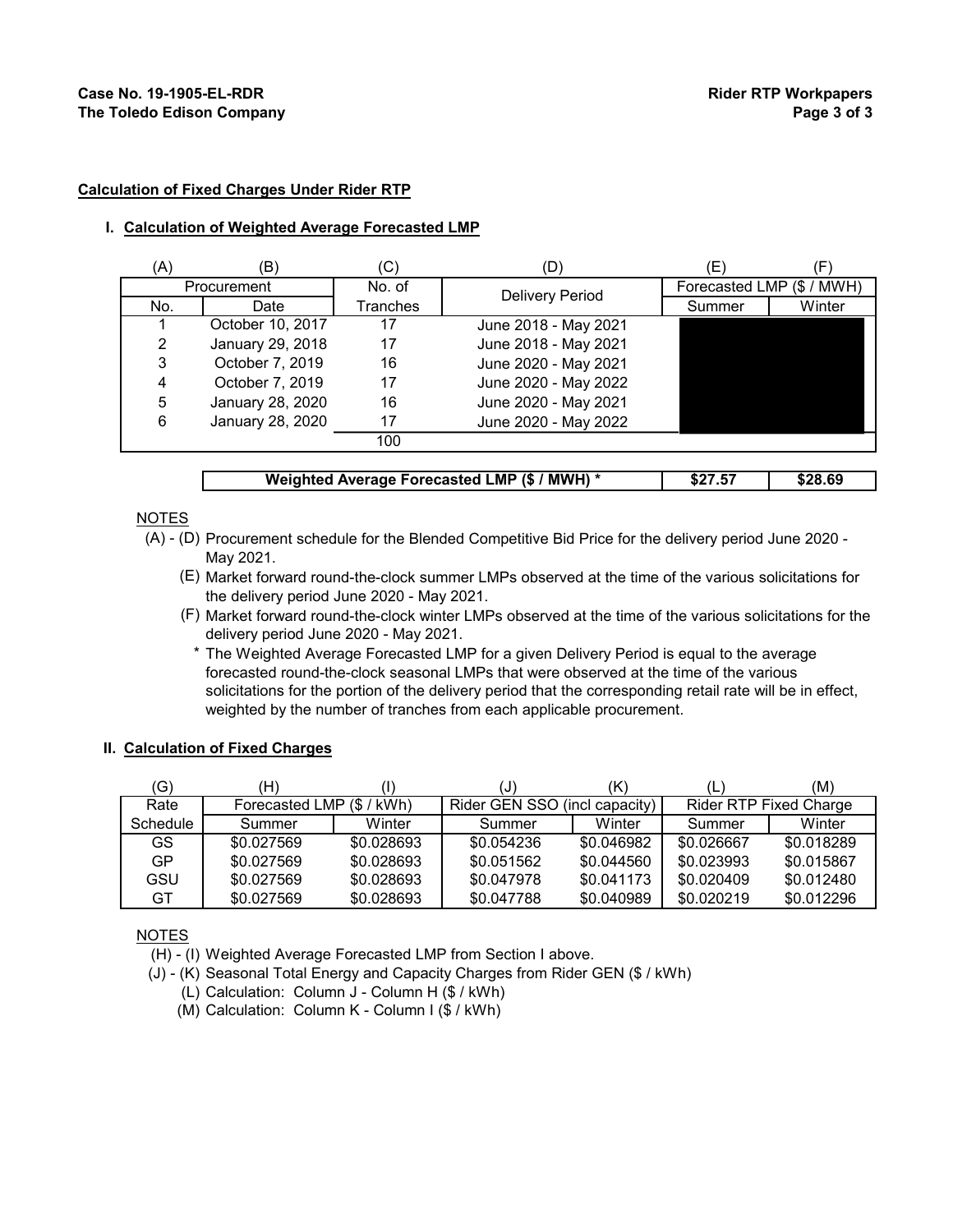#### **RATE CALCULATION FOR RIDER HLF (June 2020 - May 2021)**

|                      |                    |                                                                                                                    | \$150.00                             | Source: Case No. 14-1297-EL-SSO                                         |
|----------------------|--------------------|--------------------------------------------------------------------------------------------------------------------|--------------------------------------|-------------------------------------------------------------------------|
| Load Factor          |                    |                                                                                                                    |                                      | Based on wholesale sales <sup>1</sup> and PLC Contribution <sup>2</sup> |
|                      |                    |                                                                                                                    | \$12.43                              | Calculation: Ln 3 x 365 / 8,760 / Ln 4                                  |
|                      |                    |                                                                                                                    |                                      |                                                                         |
|                      |                    |                                                                                                                    | 396                                  | Applicable hours for 2020/21 delivery year                              |
|                      |                    |                                                                                                                    | \$138.26                             | Calculation: Ln 5 x 8,760 / Ln 7 x Ln 4                                 |
|                      |                    |                                                                                                                    |                                      |                                                                         |
| <b>Rate Schedule</b> | <b>Loss Factor</b> | Rate (\$/kWh)                                                                                                      |                                      |                                                                         |
| Rate GS              | 0.0628             | \$0.147909                                                                                                         |                                      | Calculation: Ln 8 / (1 - LF) / (1 - CAT) / 1,000; CAT = $0.26\%$        |
| (12)<br>Rate GP      | 0.0291             | \$0.142775                                                                                                         |                                      | Calculation: Ln 8 / (1 - LF) / (1 - CAT) / 1,000; CAT = 0.26%           |
|                      |                    | <b>Capacity Charge Calculation</b><br>Capacity (\$/MW-Day)<br>Annual Capacity (\$/MWH)<br>Summer Midday Peak Hours | Summer Midday Peak Capacity (\$/MWH) |                                                                         |

|      | (13) Energy Charge Calculation |                    |                            |                      |                                                                                                   |
|------|--------------------------------|--------------------|----------------------------|----------------------|---------------------------------------------------------------------------------------------------|
| (14) |                                |                    |                            |                      |                                                                                                   |
| (15) | Auction Price (\$/MWH)         |                    |                            |                      |                                                                                                   |
| (16) | Total                          | \$44.09            |                            |                      | Source: Blended CBP clearing price for 2020/21 delivery year <sup>3</sup>                         |
| (17) | Capacity                       | \$12.43            | Source: Line 5             |                      |                                                                                                   |
| (18) | Energy                         | \$31.66            | Calculation: Ln 16 - Ln 17 |                      |                                                                                                   |
| (19) |                                |                    |                            |                      |                                                                                                   |
| (20) | <b>Rate Schedule</b>           | <b>Loss Factor</b> | <b>Auction Costs</b>       | <b>Energy Charge</b> |                                                                                                   |
|      |                                |                    | $(\frac{\xi}{kWh})^4$      | (\$/kWh) *           |                                                                                                   |
| (21) | Rate GS                        | 0.0628             | \$0.000106                 | \$0.033978           |                                                                                                   |
| (22) | Rate GP                        | 0.0291             | \$0.000106                 | \$0.032802           |                                                                                                   |
|      |                                |                    |                            |                      | * Calculation: $[(Line 18) / (1 - Loss Factor) / (1 - CAT) / 1,000] + auction Costs; CAT = 0.26%$ |

| (24) | (23) Total Rider HLF Charge (\$/kWh) |                    |                                 |                                                                                                |
|------|--------------------------------------|--------------------|---------------------------------|------------------------------------------------------------------------------------------------|
| (25) | <b>Rate Schedule</b>                 | Summer<br>Midday * | <b>All Other Hours</b><br>$***$ |                                                                                                |
| (26) | Rate GS                              | \$0.181887         | \$0.033978                      | Line 11 Rate $(\frac{1}{2}$ /kWh $)$ + Line 21 Energy Charge $(\frac{1}{2}$ /kWh $)$<br>$\ast$ |
| (27) | Rate GP                              | \$0.175577         | \$0.032802                      | Line 12 Rate (\$/kWh) + Line 22 Energy Charge (\$/kWh)<br>∗                                    |

Note(s):

1 Source: 2020/21 Rider GEN Workpapers - Case No. 20-0568-EL-RDR - Pg 6 (Total OH Wholesale kWh Sales / 1,000) 2 Source: 2020/21 Rider GEN Workpapers - Case No. 20-0568-EL-RDR - (Pg 4, Ln 13, (Col D - Col H)) x (Pg 4, Ln 1 Col K) 3 Source: 2020/21 Rider GEN Workpapers - Case No. 20-0568-EL-RDR - Pg 2, Ln 7 (Blended Competitive Bid Price) 4 Source: 2020/21 Rider GEN Workpapers - Case No. 20-0568-EL-RDR - Pg 8, Ln 11 (\$/kWh (grossed up for CAT))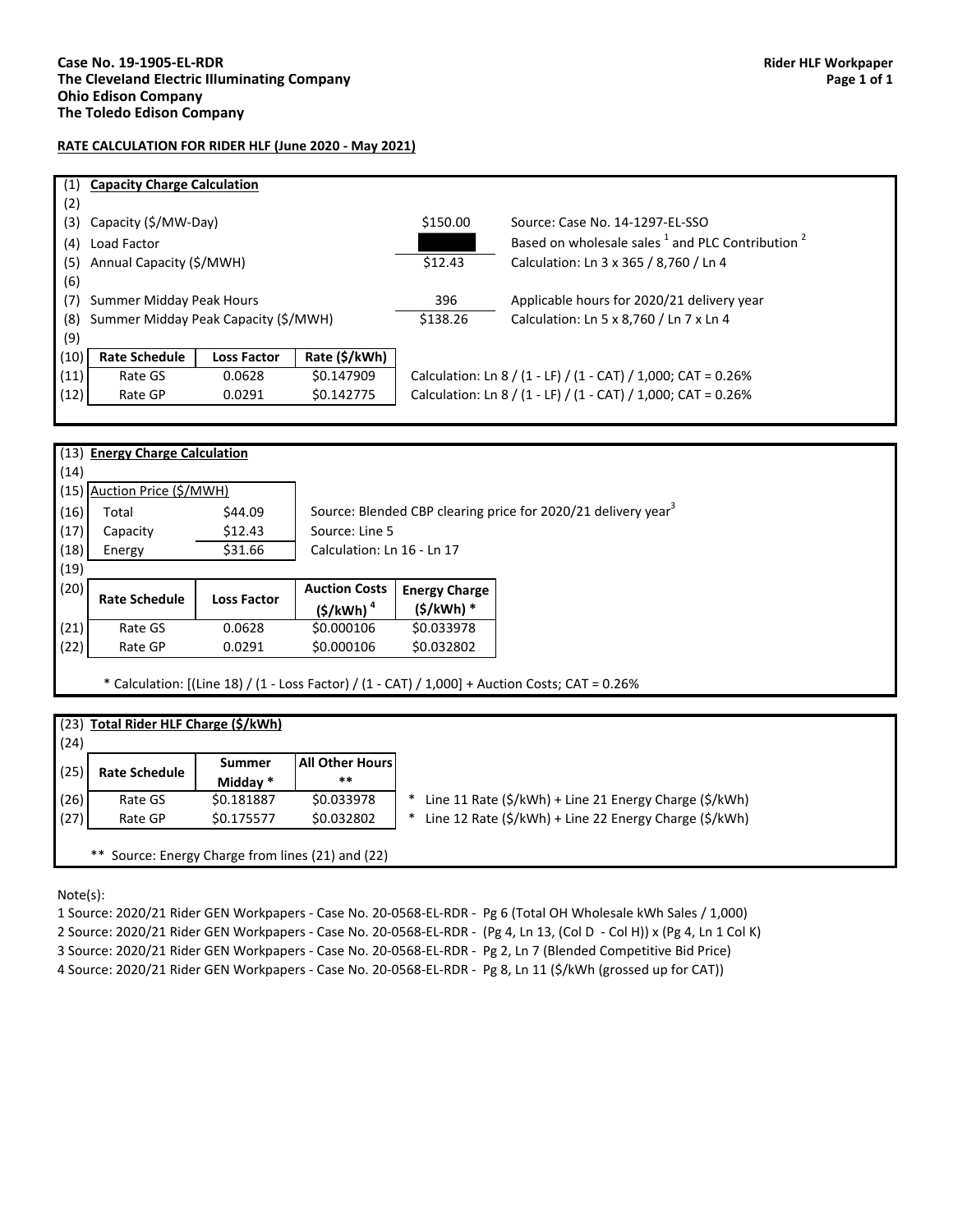## **TABLE OF CONTENTS**

The following rates, rules and regulations for electric service are applicable throughout the Company's service territory except as noted.

|                                                      | <b>Sheet</b>   | <b>Effective</b><br><b>Date</b> |
|------------------------------------------------------|----------------|---------------------------------|
| <b>TABLE OF CONTENTS</b>                             | 1              | 06-01-20                        |
| <b>DEFINITION OF TERRITORY</b>                       | 3              | 01-23-09                        |
| <b>ELECTRIC SERVICE REGULATIONS</b>                  | $\overline{4}$ | 06-01-16                        |
| <b>ELECTRIC SERVICE SCHEDULES</b>                    |                |                                 |
| Residential Service (Rate "RS")                      | 10             | 01-23-09                        |
| General Service - Secondary (Rate "GS")              | 20             | $01 - 23 - 09$                  |
| General Service - Primary (Rate "GP")                | 21             | 01-23-09                        |
| General Service - Subtransmission (Rate "GSU")       | 22             | 01-23-09                        |
| General Service - Transmission (Rate "GT")           | 23             | 01-23-09                        |
| <b>Street Lighting Provisions</b>                    | 30             | 01-23-09                        |
| Street Lighting (Rate "STL")                         | 31             | 06-01-09                        |
| Traffic Lighting (Rate "TRF")                        | 32             | 01-23-09                        |
| Private Outdoor Lighting (Rate "POL")                | 33             | 06-01-09                        |
| Experimental Company Owned LED Lighting Program      | 34             | $01 - 01 - 20$                  |
| <b>MISCELLANEOUS CHARGES</b>                         | 75             | 07-05-12                        |
| <b>OTHER SERVICE</b>                                 |                |                                 |
| <b>Partial Service</b>                               | 52             | $01 - 01 - 06$                  |
| Residential Renewable Energy Credit Purchase Program | 60             | 10-01-09                        |
| <b>Cogeneration and Small Power Producer</b>         | 70             | 08-03-17                        |
| <b>Interconnection Tariff</b>                        | 76             | 05-06-16                        |

Filed pursuant to Orders dated May 27, 2009, July 18, 2012, July 17, 2019 in

Case Nos. 08-935-EL-SSO et al.,12-1230-EL-SSO, and 18-1656-EL-ATA et al., and March 31, 2016 and August 22,

2019 in Case No. 14-1297-EL-SSO, respectively, before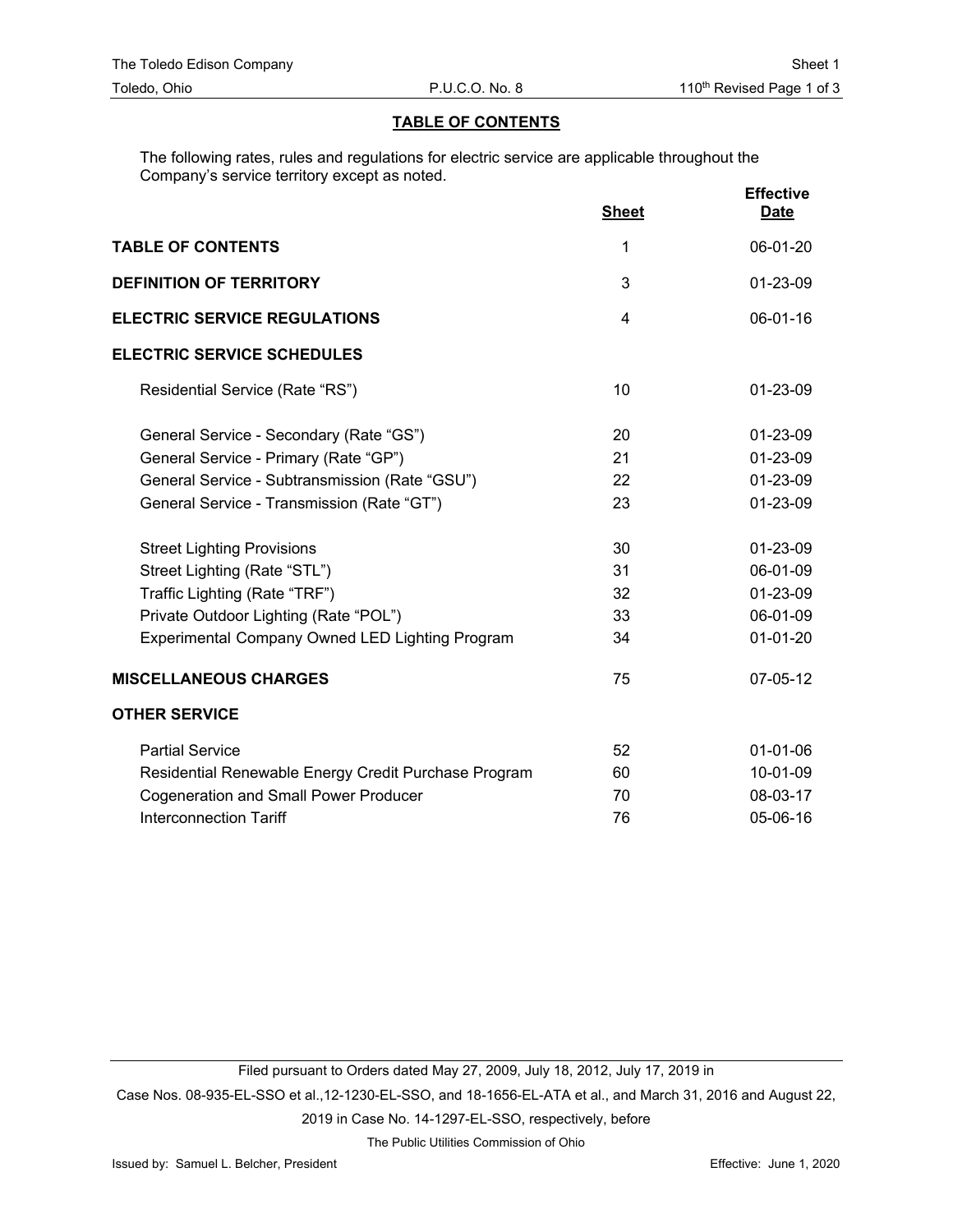## **TABLE OF CONTENTS**

| <b>RIDERS</b><br><b>Sheet</b><br><b>Date</b><br>80<br>03-01-20<br>Summary<br><b>Residential Distribution Credit</b><br>81<br>$05 - 21 - 10$<br><b>Transmission and Ancillary Services</b><br>83<br>09-10-10<br>84<br>04-01-20<br><b>Alternative Energy Resource</b><br><b>School Distribution Credit</b><br>85<br>06-01-09<br><b>Business Distribution Credit</b><br>86<br>01-23-09<br>87<br><b>Hospital Net Energy Metering</b><br>10-27-09<br>Economic Development (4a)<br>88<br>01-23-09 |
|---------------------------------------------------------------------------------------------------------------------------------------------------------------------------------------------------------------------------------------------------------------------------------------------------------------------------------------------------------------------------------------------------------------------------------------------------------------------------------------------|
|                                                                                                                                                                                                                                                                                                                                                                                                                                                                                             |
|                                                                                                                                                                                                                                                                                                                                                                                                                                                                                             |
|                                                                                                                                                                                                                                                                                                                                                                                                                                                                                             |
|                                                                                                                                                                                                                                                                                                                                                                                                                                                                                             |
|                                                                                                                                                                                                                                                                                                                                                                                                                                                                                             |
|                                                                                                                                                                                                                                                                                                                                                                                                                                                                                             |
|                                                                                                                                                                                                                                                                                                                                                                                                                                                                                             |
|                                                                                                                                                                                                                                                                                                                                                                                                                                                                                             |
|                                                                                                                                                                                                                                                                                                                                                                                                                                                                                             |
| <b>Universal Service</b><br>90<br>$01-01-20$                                                                                                                                                                                                                                                                                                                                                                                                                                                |
| 91<br>09-01-19<br><b>Tax Savings Adjustment</b>                                                                                                                                                                                                                                                                                                                                                                                                                                             |
| State kWh Tax<br>92<br>01-23-09                                                                                                                                                                                                                                                                                                                                                                                                                                                             |
| Net Energy Metering<br>93<br>10-27-09                                                                                                                                                                                                                                                                                                                                                                                                                                                       |
| 96<br>04-01-20<br>Delta Revenue Recovery                                                                                                                                                                                                                                                                                                                                                                                                                                                    |
| Demand Side Management<br>97<br>$01 - 01 - 16$                                                                                                                                                                                                                                                                                                                                                                                                                                              |
| 98<br>06-01-09<br>Reasonable Arrangement                                                                                                                                                                                                                                                                                                                                                                                                                                                    |
| <b>Distribution Uncollectible</b><br>99<br>04-01-20                                                                                                                                                                                                                                                                                                                                                                                                                                         |
| 101<br>Economic Load Response Program<br>06-01-18                                                                                                                                                                                                                                                                                                                                                                                                                                           |
| 103<br><b>Generation Cost Reconciliation</b><br>04-01-20                                                                                                                                                                                                                                                                                                                                                                                                                                    |
| Fuel<br>105<br>12-14-09                                                                                                                                                                                                                                                                                                                                                                                                                                                                     |
| 106<br>04-01-20<br>Advanced Metering Infrastructure / Modern Grid                                                                                                                                                                                                                                                                                                                                                                                                                           |
| Line Extension Cost Recovery<br>107<br>$01-01-15$                                                                                                                                                                                                                                                                                                                                                                                                                                           |
| 108<br>$01 - 01 - 12$<br>Delivery Service Improvement                                                                                                                                                                                                                                                                                                                                                                                                                                       |
| <b>PIPP Uncollectible</b><br>109<br>04-01-20                                                                                                                                                                                                                                                                                                                                                                                                                                                |
| Non-Distribution Uncollectible<br>110<br>04-01-20                                                                                                                                                                                                                                                                                                                                                                                                                                           |
| <b>Experimental Real Time Pricing</b><br>111<br>06-01-20                                                                                                                                                                                                                                                                                                                                                                                                                                    |
| <b>Experimental Critical Peak Pricing</b><br>113<br>06-01-20                                                                                                                                                                                                                                                                                                                                                                                                                                |
| <b>Generation Service</b><br>114<br>06-01-19                                                                                                                                                                                                                                                                                                                                                                                                                                                |
| 115<br>$01-01-20$<br>Demand Side Management and Energy Efficiency                                                                                                                                                                                                                                                                                                                                                                                                                           |
| <b>Economic Development</b><br>116<br>04-01-20                                                                                                                                                                                                                                                                                                                                                                                                                                              |
| <b>Deferred Generation Cost Recovery</b><br>06-01-09<br>117                                                                                                                                                                                                                                                                                                                                                                                                                                 |
| Deferred Fuel Cost Recovery<br>118<br>06-21-13                                                                                                                                                                                                                                                                                                                                                                                                                                              |
| 119<br>03-01-20<br>Non-Market-Based Services                                                                                                                                                                                                                                                                                                                                                                                                                                                |
| Residential Deferred Distribution Cost Recovery<br>120<br>$01 - 01 - 12$                                                                                                                                                                                                                                                                                                                                                                                                                    |
| Non-Residential Deferred Distribution Cost Recovery<br>121<br>$01-01-12$                                                                                                                                                                                                                                                                                                                                                                                                                    |
| <b>Residential Electric Heating Recovery</b><br>122<br>$01 - 01 - 20$                                                                                                                                                                                                                                                                                                                                                                                                                       |
| <b>Residential Generation Credit</b><br>123<br>10-31-18                                                                                                                                                                                                                                                                                                                                                                                                                                     |
| <b>Delivery Capital Recovery</b><br>124<br>06-01-20                                                                                                                                                                                                                                                                                                                                                                                                                                         |
| Phase-In Recovery<br>125<br>$01 - 01 - 20$                                                                                                                                                                                                                                                                                                                                                                                                                                                  |
| <b>Government Directives Recovery</b><br>126<br>06-01-16                                                                                                                                                                                                                                                                                                                                                                                                                                    |
| Automated Meter Opt Out<br>128<br>$01-01-15$                                                                                                                                                                                                                                                                                                                                                                                                                                                |
| <b>Ohio Renewable Resources</b><br>129<br>06-01-16                                                                                                                                                                                                                                                                                                                                                                                                                                          |
| Commercial High Load Factor Experimental TOU<br>130<br>06-01-20                                                                                                                                                                                                                                                                                                                                                                                                                             |

Filed pursuant to Orders dated May 27, 2009, July 18, 2012 and July 17, 2019 in

Case Nos. 08-935-EL-SSO et al.,12-1230-EL-SSO, and 18-1656-EL-ATA et al., and March 31, 2016 and August 22,

2019 in Case No. 14-1297-EL-SSO, respectively, before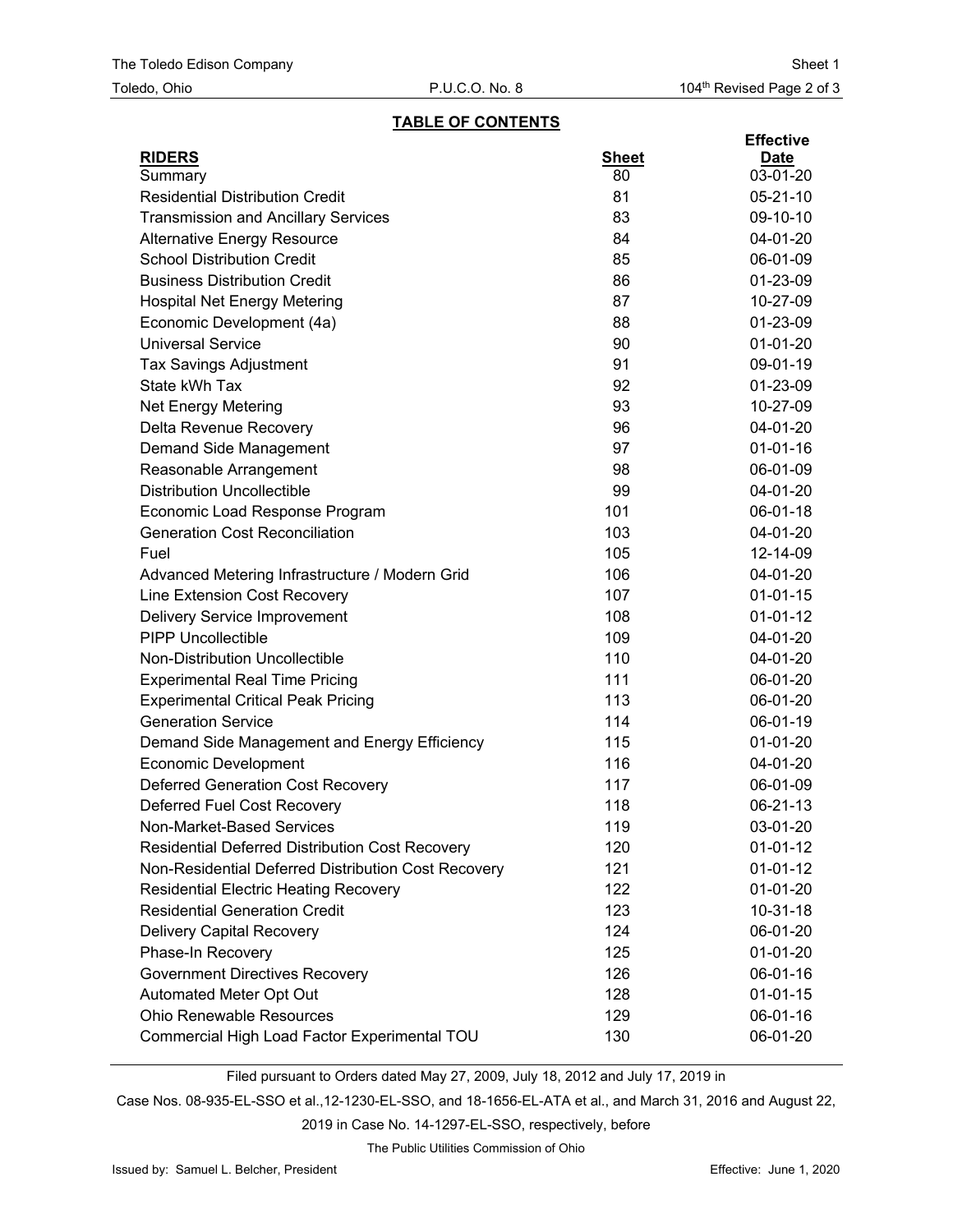## **TABLE OF CONTENTS**

| <b>Conservation Support Rider</b>              | 133 | 02-01-20       |
|------------------------------------------------|-----|----------------|
| <b>County Fairs and Agricultural Societies</b> | 134 | 03-01-20       |
| Legacy Generation Resource                     | 135 | $01 - 01 - 20$ |

Filed pursuant to Orders dated May 27, 2009, July 18, 2012 and July 17, 2019 in Case Nos. 08-935-EL-SSO et al.,12-1230-EL-SSO, and 18-1656-EL-ATA et al., and March 31, 2016 and August 22, 2019 in Case No. 14-1297-EL-SSO, respectively, before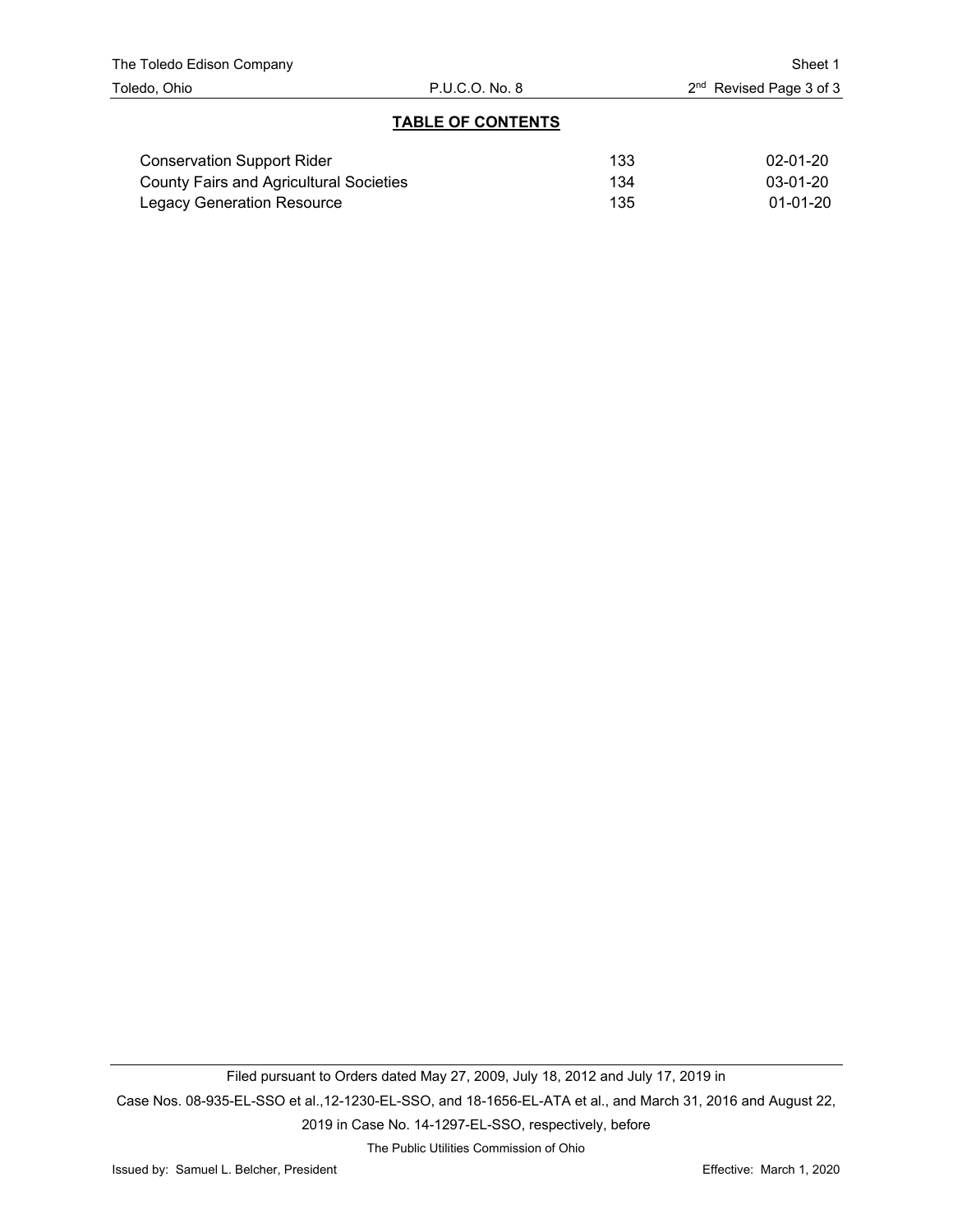## **RIDER RTP Experimental Real Time Pricing Rider**

## **RTP Energy Charge:**

The RTP Energy Charge (RTPEC) is equal to the customers hourly energy usage applied to the hourly energy price quotes made publicly available by PJM, as defined in the  $LMP<sub>t</sub>$  definition below.

The RTPEC is calculated as follows:

 $\textsf{RTPEC} = \sum\limits_{t=1}^n \left( \textsf{kWh}_t \times \textsf{LMP}_t \right)$ 

Where:

| $kWh_t$                     | $\mathbf{r} = \mathbf{r}$ | Customer's kilowatt-hour usage in hour t                                                                                                                                                                                                                                                                                                               |
|-----------------------------|---------------------------|--------------------------------------------------------------------------------------------------------------------------------------------------------------------------------------------------------------------------------------------------------------------------------------------------------------------------------------------------------|
|                             | $=$                       | An hour in the billing period                                                                                                                                                                                                                                                                                                                          |
| n.                          | $=$                       | Total number of hours in the billing period                                                                                                                                                                                                                                                                                                            |
| $\mathsf{LMP}_{\mathsf{t}}$ | $\mathbf{r} = \mathbf{r}$ | the "Day-Ahead" Locational Marginal Price, or "LMP" in hour t as defined and<br>specified by PJM at the appropriate pricing node, as this node may be changed<br>or superseded from time to time by PJM. In the event there is an error in the LMP<br>reported by PJM, the Company shall apply such prices as corrected by PJM in<br>monthly billings. |

The Company shall not be responsible for failure of the customer to receive and act upon market based quotes. The customer is responsible for its access to the Internet for access to PJM pricing.

## **RTP Fixed Charges:**

The following RTP Fixed Charges will apply, by rate schedule, for all kWhs per kWh:

|     | <b>Summer</b> | <b>Winter</b> |
|-----|---------------|---------------|
| GS  | 2.6667¢       | 1.8289¢       |
| GP  | 2.39936       | 1.5867¢       |
| GSU | 2.04096       | 1.2480¢       |
| GT  | 2.02196       | 1.2296¢       |

For billing purposes, the winter rates shall be applicable during each winter billing period as defined in the Electric Service Regulations. The summer rates shall apply in all other billing periods.

Filed pursuant to Orders dated August 25, 2010, July 18, 2012 and March 31, 2016, in Case Nos. 10-388-EL-SSO, 12-1230-EL-SSO and 14-1297-EL-SSO, respectively, and Case No. 19-1905-EL-RDR before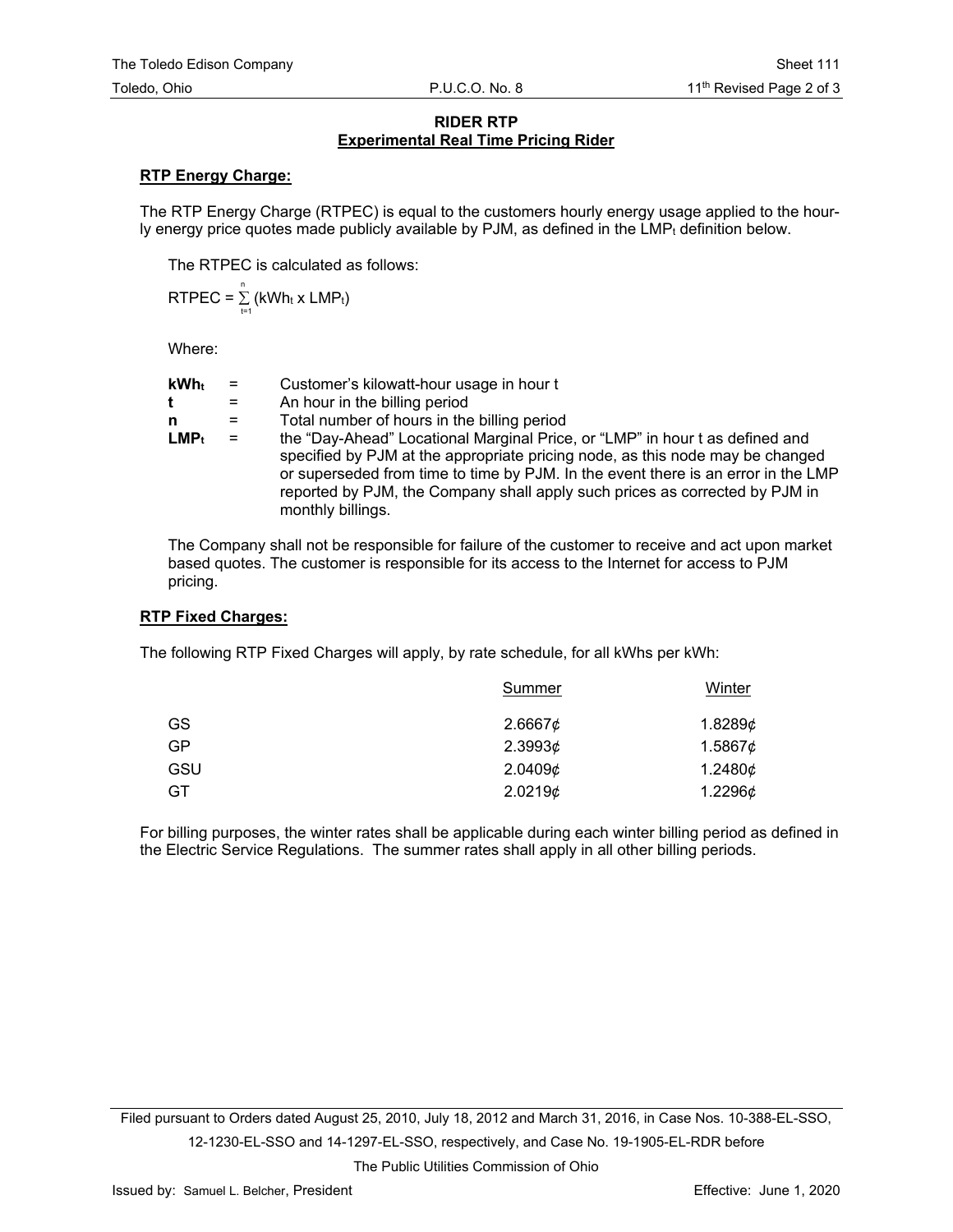## **RIDER CPP Experimental Critical Peak Pricing Rider**

## **AVAILABILITY:**

This Rider is not available to customers during the period the customer takes electric generation service from a certified supplier. This Rider is not available to customers during the period the customer is taking service under Rider ELR, Rider HLF, or Rider RTP.

The Experimental Critical Peak Pricing Rider (CPP) shall be applied in lieu of the Generation Service Rider (GEN) to customers participating in this voluntary experimental program.

The CPP Charge shall reflect time-of-day pricing, for all kWh per kWh, for both Summer and Winter seasons, as shown below:

### **RATE:**

In addition to any other charges under all other rate schedules applicable to customer's service, exclusive of Rider GEN, customers taking service under this Rider shall also pay the charges set forth below:

#### **Charges:**

Program Administrative Charge:  $$37.50$  per month

| <b>Capacity Charges</b> | Summer         |                  |               | Winter                |                  |            |
|-------------------------|----------------|------------------|---------------|-----------------------|------------------|------------|
|                         | Middav<br>Peak | Shoulder<br>Peak | Off-Peak      | Middav<br>Peak        | Shoulder<br>Peak | Off-Peak   |
| GS                      | $0.8384$ ¢     | $0.8384$ ¢       | $0.8384$ ¢    | 0.8384¢               | $0.8384$ ¢       | $0.8384$ ¢ |
| <b>GP</b>               | 0.72986        | 0.72986          | 0.72986       | 0.72986               | 0.72986          | 0.72986    |
| GSU                     | $0.4956$ ¢     | $0.4956$ ¢       | $0.4956$ ¢    | $0.4956$ ¢            | 0.4956c          | $0.4956$ ¢ |
| GT                      | 0.48096        | 0.48096          | 0.48096       | 0.48096               | 0.48096          | 0.48096    |
| <b>Energy Charges</b>   |                | Summer           |               |                       | Winter           |            |
|                         | Midday<br>Peak | Shoulder<br>Peak | Off-Peak      | Midday<br><u>Peak</u> | Shoulder<br>Peak | Off-Peak   |
| GS                      | 7.2532¢        | 4.7237¢          | 3.62666       | 5.8059¢               | 4.4488¢          | 2.90296    |
| <b>GP</b>               | 7.0020¢        | 4.5601¢          | 3.5010¢       | 5.6049¢               | 4.2948¢          | 2.8025¢    |
| GSU                     | 6.8056¢        | 4.4321¢          | 3.40286       | 5.4477¢               | 4.1744¢          | 2.72396    |
| GT                      | 6.7988¢        | 4.4277¢          | 3.3994 $\phi$ | 5.4422¢               | 4.1701¢          | $2.7211$ ¢ |
|                         |                |                  |               |                       |                  |            |

Midday-peak time shall be noon to 6 p.m. EST, Monday through Friday, excluding holidays.

Shoulder-peak time shall be 6 a.m. to noon and 6 p.m. to 10 p.m. EST, Monday through Friday, excluding holidays.

Holidays are defined as New Year's Day, Memorial Day, Independence Day, Labor Day, Thanksgiving Day, and Christmas Day. Off-Peak shall be all other hours.

Filed pursuant to Orders dated August 25, 2010, July 18, 2012 and March 31, 2016, in Case Nos. 10-388-EL-SSO,12-1230-EL-SSO and 14-1297-EL-SSO, respectively, and Case No. 19-1905-EL-RDR before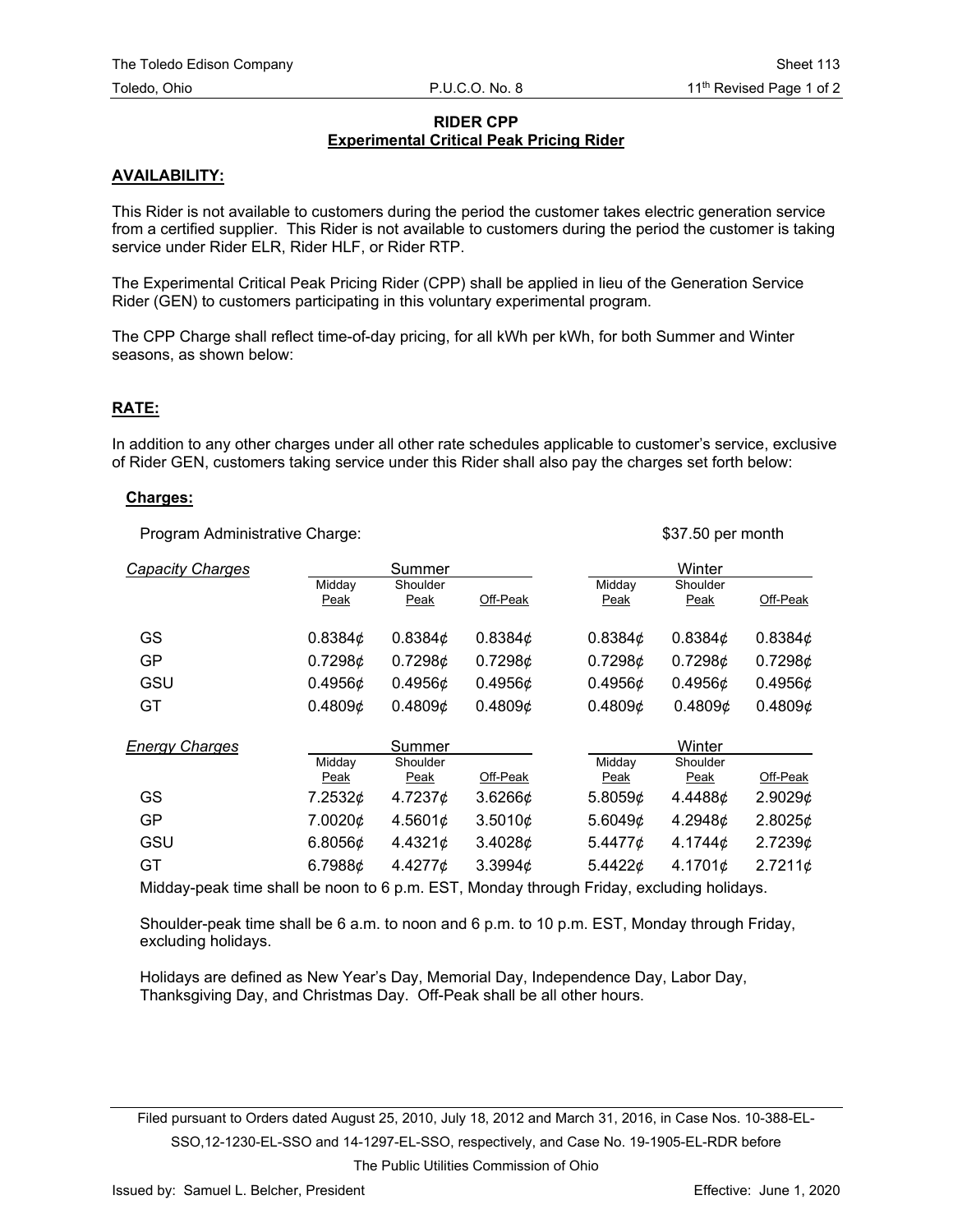## **RIDER CPP Experimental Critical Peak Pricing Rider**

For billing purposes, the winter rates shall be applicable during each winter billing period as defined in the Electric Service Regulations.. The summer rates shall apply in all other billing periods.

\* With day-ahead notification by the Company, the applicable Midday-Peak CPP Charge shall change to 21.4167¢ per kWh for up to 10 days for a period of 6 hours each day, noon to 6 p.m. EST, during the summer as determined by the Company ("Critical Peak Pricing Hours").

## **METERING:**

The customer must arrange for interval metering consistent with the Company's Miscellaneous Charges, Tariff Sheet 75.

## **NOTIFICATION:**

Customers served under this Rider shall be provided notification of Critical Peak Pricing Hours by the Company. Customers shall be provided clock times of the beginning and ending of Critical Peak Pricing Hours. Receipt of notifications of Critical Peak Pricing Hours shall be the sole responsibility of the customer.

Notification of Critical Peak Pricing Hours consists of an electronic message issued by the Company to a device or devices such as telephone, facsimile, pager or email, selected and provided by the customer and approved by the Company. Two-way information capability shall be incorporated by the Company and the customer in order to provide confirmation of receipt of notification messages. Operation, maintenance and functionality of such communication devices selected by the customer shall be the sole responsibility of the customer.

## **TERM:**

This Rider shall expire with service rendered through May 31, 2024.

A customer may terminate its participation in this Rider, effective with the next scheduled meter reading following at least 12 days notice to the Company by the customer. Customers who withdraw from participation in this Rider may not return to this Rider at any time.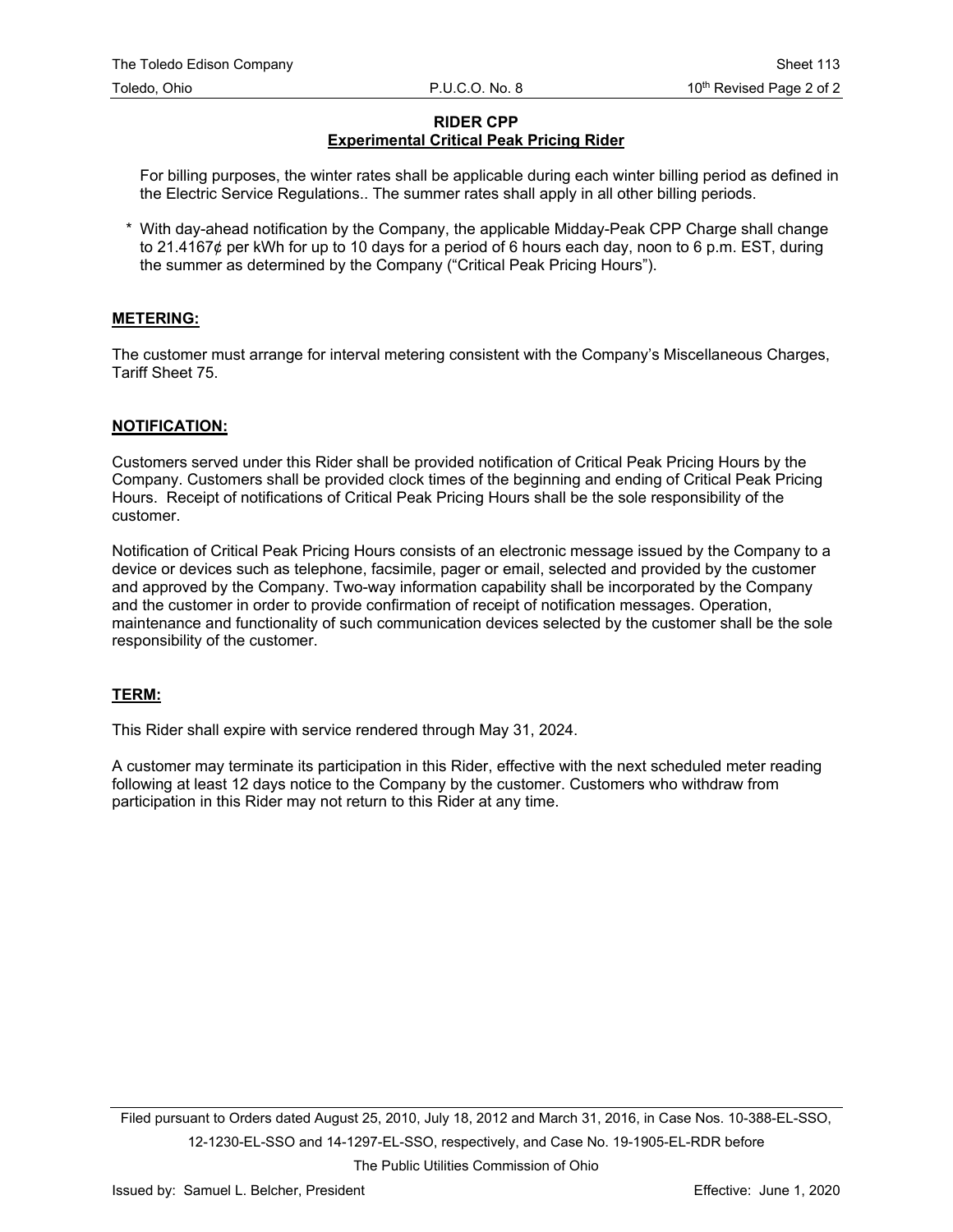#### **RIDER HLF Commercial High Load Factor Experimental Time-of-Use Rider**

## **AVAILABILITY:**

Available to qualifying commercial customers with headquarters located in Ohio having at least 30 facilities in the Companies' combined service territory with each facility consuming at least 1,500,000 kWh annually and having refrigeration as a major portion of the load. In addition, each individual facility must have interval metering, must have an average monthly load factor during the preceding 12 months of 70% or higher, and must otherwise be served under the Companies' Rate GS or Rate GP rate schedules. Once a facility qualifies for the Commercial High Load Factor Experimental Time-of-Use Rider (HLF) and is enrolled in Rider HLF, that facility may remain on Rider HLF notwithstanding any subsequent change in the load characteristics of the facility or reduction in energy consumption by the facility.

Rider HLF shall be applied in lieu of the Generation Service Rider (GEN), effective for service rendered beginning June 1, 2020, for customers participating in this voluntary experimental program.

## **RATE:**

For customers with the appropriate qualifying interval metering and who elect to be served under Rider HLF, the charge by rate schedule will be as shown below, for all kWhs, per kWh:

## *Rider HLF Charges*

|         | Summer<br>Midday<br>Peak Hours | All Other<br>Hours |  |
|---------|--------------------------------|--------------------|--|
| Rate GS | 18.1887¢                       | 3.3978c            |  |
| Rate GP | 17.5577¢                       | 3.2802¢            |  |

For billing purposes, the summer rates shall be applicable during each summer billing period as defined in the Electric Service Regulations.

Midday-peak time shall be noon to 6 p.m. EST, Monday through Friday, excluding holidays.

Holidays are defined as New Year's Day, Memorial Day, Independence Day, Labor Day, Thanksgiving Day, and Christmas Day.

### **METERING:**

The customer must arrange for interval metering consistent with the Company's Miscellaneous Charges, Tariff Sheet 75.

## **TERM**:

This Rider shall expire with service rendered through May 31, 2024.

Filed pursuant to Order dated March 31, 2016 in Case No. 14-1297-EL-SSO and Case No. 19-1905-EL-RDR before The Public Utilities Commission of Ohio